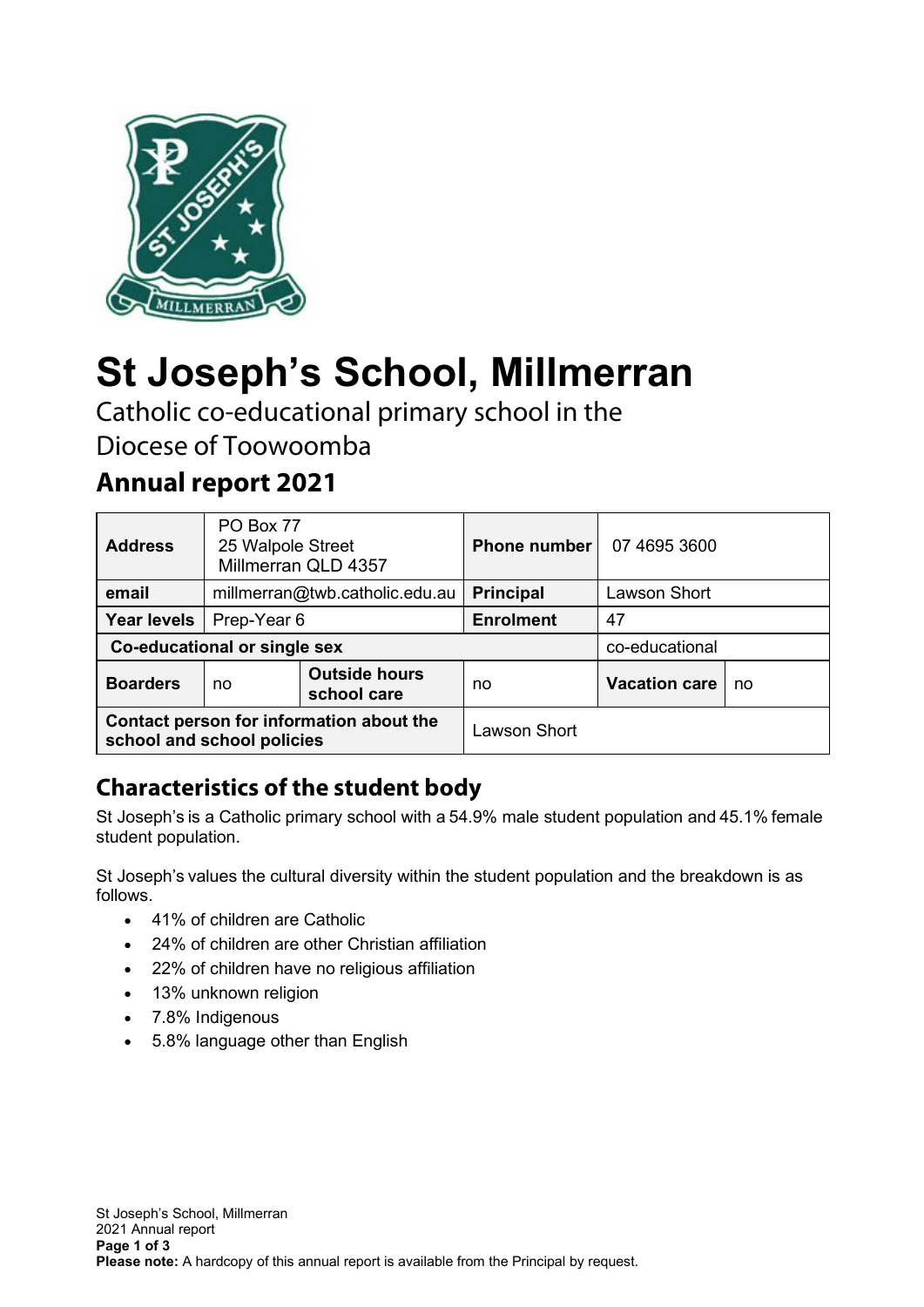# **Workforce information**

#### **Workforce composition**

|                                 | <b>Total</b><br>teaching staff | <b>Total</b><br>non-teaching staff | Indigenous<br>staff |
|---------------------------------|--------------------------------|------------------------------------|---------------------|
| <b>Headcount</b>                |                                |                                    |                     |
| <b>Full-time</b><br>equivalents | 4.6                            | 3.9                                |                     |

#### **Teacher qualifications**

| Qualification            | % of teaching |
|--------------------------|---------------|
| Doctoral / Post-Doctoral | $0\%$         |
| <b>Masters</b>           | $0\%$         |
| <b>Bachelor Degree</b>   | 100%          |
| Diploma                  | $0\%$         |
| Certificate              | 0%            |

### **Funding information**

School income reported by the financial year accounting cycle using standardised national methodologies and broken down by funding source is available via the *MySchool* website at [www.myschool.edu.au.](http://www.myschool.edu.au/)

# **Social climate**

Biannually, St Joseph's School engages in data gathering from parents, staff and students to assist it in evaluating the effectiveness of its educational program.

Materials provided by Research Australia Development & Innovation Institute (RADII) are used. Part of the RADII process is the collection of data regarding the overall satisfaction of parents, staff and students. Overall satisfaction responses for 2021 are shown below.

#### **Parents**

94% of parents satisfied with children's educational progress at the school.

#### **Staff**

93% of staff satisfied overall with educational progress of student.

#### **Students**

100% of Years 5-6 students are satisfied with their learning at this school.